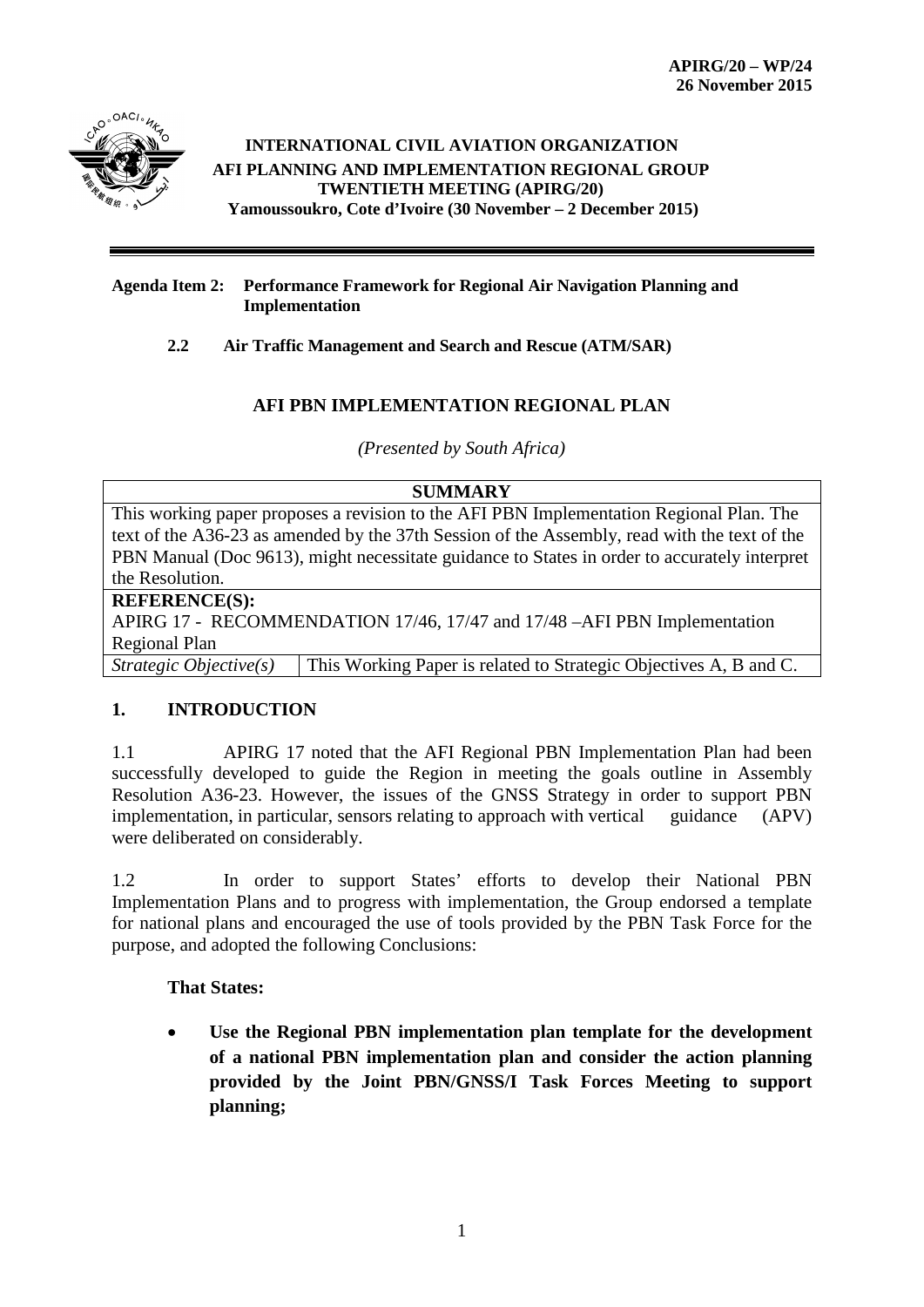- **Provide feedback to the ESAF and WACAF Regional Offices by 30 October 2010 regarding progress in the development of their national plans; indicating any challenges, if any, that are delaying the development of the plan, as well as measures taken or to be taken to overcome such challenges; and**
- **Complete their National PBN plans as soon as possible.**

## **2. DISCUSSION**

2.1 The first meeting of the Performance Based Navigation/Global Navigation Satellite System Task Force (PBN/GNSS TF/1) was held at the Silver Springs Hotel, Nairobi, Kenya from 12-14 October 2010.

2.2 The Task Force took a decision to limit its number of Conclusions and Decisions from its deliberations.

2.3 As a result of these deliberations Draft Conclusion 1/01 NATIONAL PBN IMPLEMENTATION PLAN was agreed upon with the following instructions to States:

- States that have not already done so, complete their national PBN implementation plans as a matter of urgency,
- consider the use of planning tools provided by the PBN/GNSS Task force, as well as project management software, and
- Provide updates to Regional Offices.

2.4 The Second meeting of the AFI Performance Based Navigation/Global Navigation Satellite System Task Force (PBN/GNSS TF/2) was held at the Conference hall of ASECNA Headquarters in Dakar, Senegal, from 13 to 15 June 2011.

2.5 Conclusion 17/46, 17/47 and 17/48 of APIRG 17 were proposed to be updated and merged by PBN/GNSS TF/1 Draft Conclusion 1/01.

2.6 The AFI Regional PBN Implementation Plan was further presented as WP4\_APPENDIX 4A at the ATM/AIM/SAR SG/14 April 2015 and has proposed amendments as follows:

| <b>Airspace</b>                    | <b>Nav. Specifications</b>                                                                  | Nav.<br>where<br><b>Required</b> | <b>Specifications</b><br><b>Operationally</b> |
|------------------------------------|---------------------------------------------------------------------------------------------|----------------------------------|-----------------------------------------------|
| <b>En-Route Oceanic</b>            | RNAV <sub>10</sub>                                                                          | RNP <sub>4</sub>                 |                                               |
| <b>En-Route Remote Continental</b> | RNAV <sub>10</sub>                                                                          | RNP <sub>4</sub>                 |                                               |
| <b>En-Route Continental</b>        | RNAV 2, RNAV 5                                                                              | <b>RNAV1</b>                     |                                               |
| <b>TMA Arrival/Departure</b>       | Expand RNAV 1, or RNP-1<br>application<br>Mandate RNAV 1, or RNP-1 in<br>high density TMA's |                                  |                                               |

# 2.7 **Paragraph 23 (Summary Table mid-Term (2013-2016)**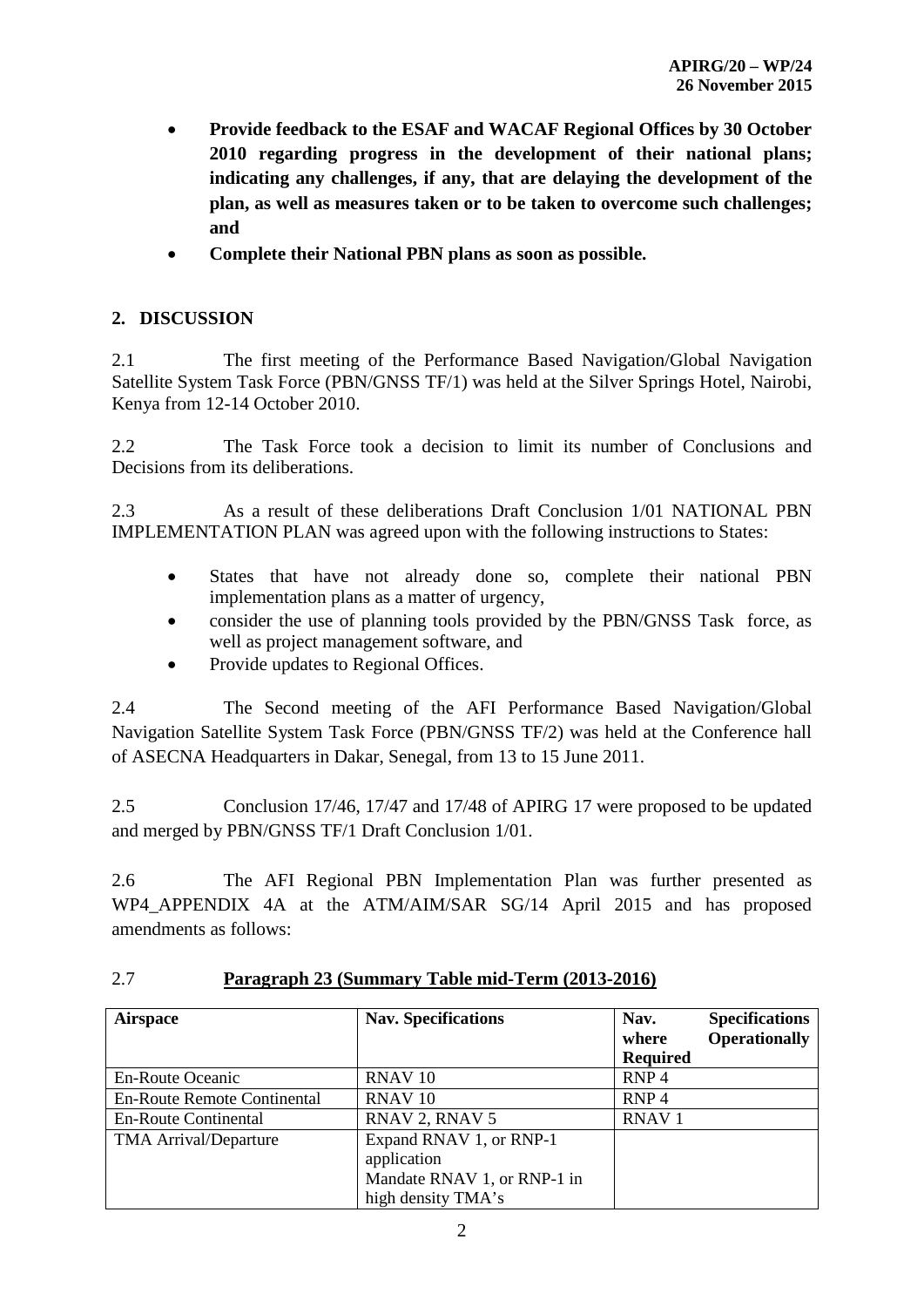| Approach     | Expand RNP APCH with (Baro-     |  |
|--------------|---------------------------------|--|
|              | VNAV or Augmented GNSS          |  |
|              | Supplemented with LNAV only     |  |
|              | procedures (See note below)     |  |
|              | Implement RNP AR APCH where     |  |
|              | there are operational benefits. |  |
| $\mathbf{X}$ |                                 |  |

Note:

Where altimeter settings does not exist and where aircraft of maximum certificated take-off mass of 5700kg or more, using an aerodrome are not suitably equipped for APV operations.

### **2.8 Paragraph 24 (Mid Term Implementation Targets)**

- a) RNP APCH (APV) (Baro-VNAV or Augmented GNSS) in 100% of instrument runways where practical, by 2016.
- b) RNP APCH (LNAV only) in 100% of instrument runways by 2016.
- c) RNAV 1 or RNP 1 SID/STAR for 100% of international airports by 2016.
- d) RNAV 1 or RNP 1 SID/STAR for 70% of busy domestic airports where there are operational benefits.
- e) Implementation of additional RNAV/RNP Routes as required.
- f) Continue to promote straight-in LNAV only procedures for instrument runways where there is no local altimeter setting available  $\&$  where aircraft MTOM 5 700 kg or more are not suitably equipped for APV operations.

2.9 Whilst South Africa supports the proposed amendments to the PBN Implementation Regional Plan, it is proposed that the following additional changes be effected prior to adoption:

2.9.1. That the text *"where practical"* is inserted in the table contained in Paragraph 23 as annotated below.

| Approach | Expand RNP APCH with (Baro-     |  |
|----------|---------------------------------|--|
|          | <b>VNAV</b> or Augmented GNSS   |  |
|          | "where practical"               |  |
|          | Supplemented with LNAV only     |  |
|          | procedures "where practical"    |  |
|          | (See note below)                |  |
|          | Implement RNP AR APCH where     |  |
|          | there are operational benefits. |  |

2.9.2. That Paragraph 2.8 Points (a) and (b) are merged and refined to read as follows:

# *a) RNP APCH (LNAV) in 100% of instrument runways and RNP APCH (APV) (Baro-VNAV or Augmented GNSS) where practical by 2016.*